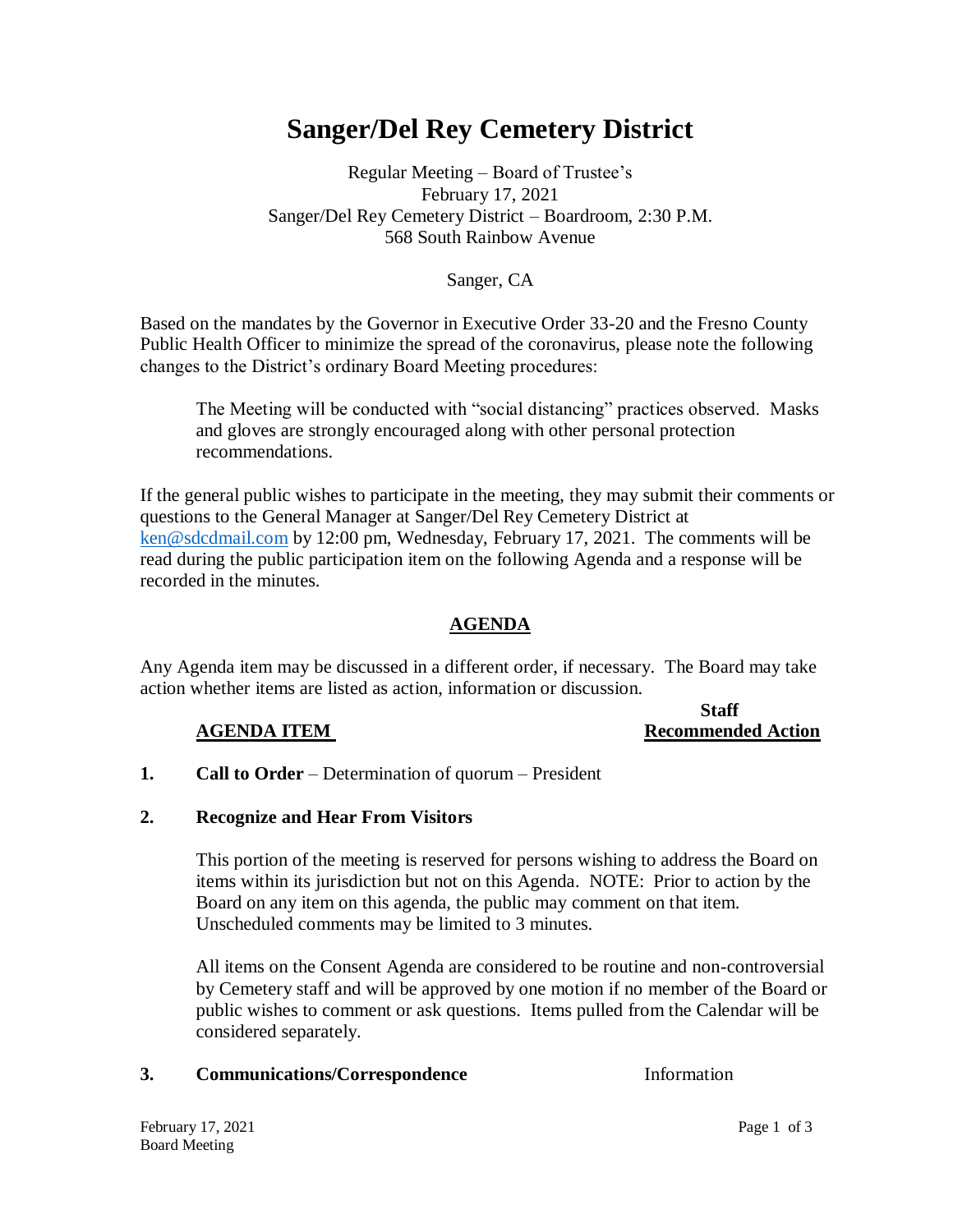|     | <b>AGENDA ITEM</b>                                                                                                                                                   | <b>Staff</b><br><b>Recommended Action</b>           |
|-----|----------------------------------------------------------------------------------------------------------------------------------------------------------------------|-----------------------------------------------------|
| 4.  | <b>Consent Agenda:</b> The following items will be<br>Approved as one item if they are not excluded<br>from the motion adopting the consent.                         | <b>Motion to Approve</b><br><b>Consent Calendar</b> |
|     | (a) Minutes – Review/amend and approve<br>Minutes of the prior meeting – September 30, 2020<br>(b) Meeting Schedule $-2021$<br>Review meeting dates                  | <b>Motion to Approve</b><br>Information             |
| 5.  | <b>Bills Paid/Deposits Received</b><br>Review and ratify bills paid in September, October<br>November, December and January.                                         | <b>Motion to Ratify</b>                             |
| 6.  | <b>Conference/Education Schedule</b><br>Review for information                                                                                                       | Information                                         |
|     | <u>NEW BUSINESS – </u>                                                                                                                                               |                                                     |
| 7.  | <b>Audit Report 2019/20</b><br>Receive and File Final Audit.<br>(General Manager)                                                                                    | <b>Receive and File</b>                             |
| 8.  | <b>Budget to December 2020</b><br>Update on budget to December 2020.<br>(General Manager/Administrative Assistant)                                                   | Information                                         |
| 9.  | <b>Resolution No. 2101 -</b><br><b>Adopting Changes to The Policy Handbook</b><br><b>Policy Manual Review</b><br>(General Manager/District Counsel, Meggin Boranian) | <b>Motion to Approve</b>                            |
| 10. | <b>Reports</b><br>a) Expansion Update<br>b) Reappointment of Trustee Rene Gonzalez                                                                                   | Information<br>Information                          |
|     |                                                                                                                                                                      |                                                     |

**11. CLOSED SESSION -** None needed.

#### **NOTICE TO THE PUBLIC**

As provided in the Ralph M. Brown Act, Government Code Sections 54950 et seq., the Governing Board may meet in closed session with members of its staff and its attorneys. These sessions are not open to the public and may not be attended by members of the public. The matters the Board will meet on in closed session are identified appropriately in open session as requiring immediate attention and arising